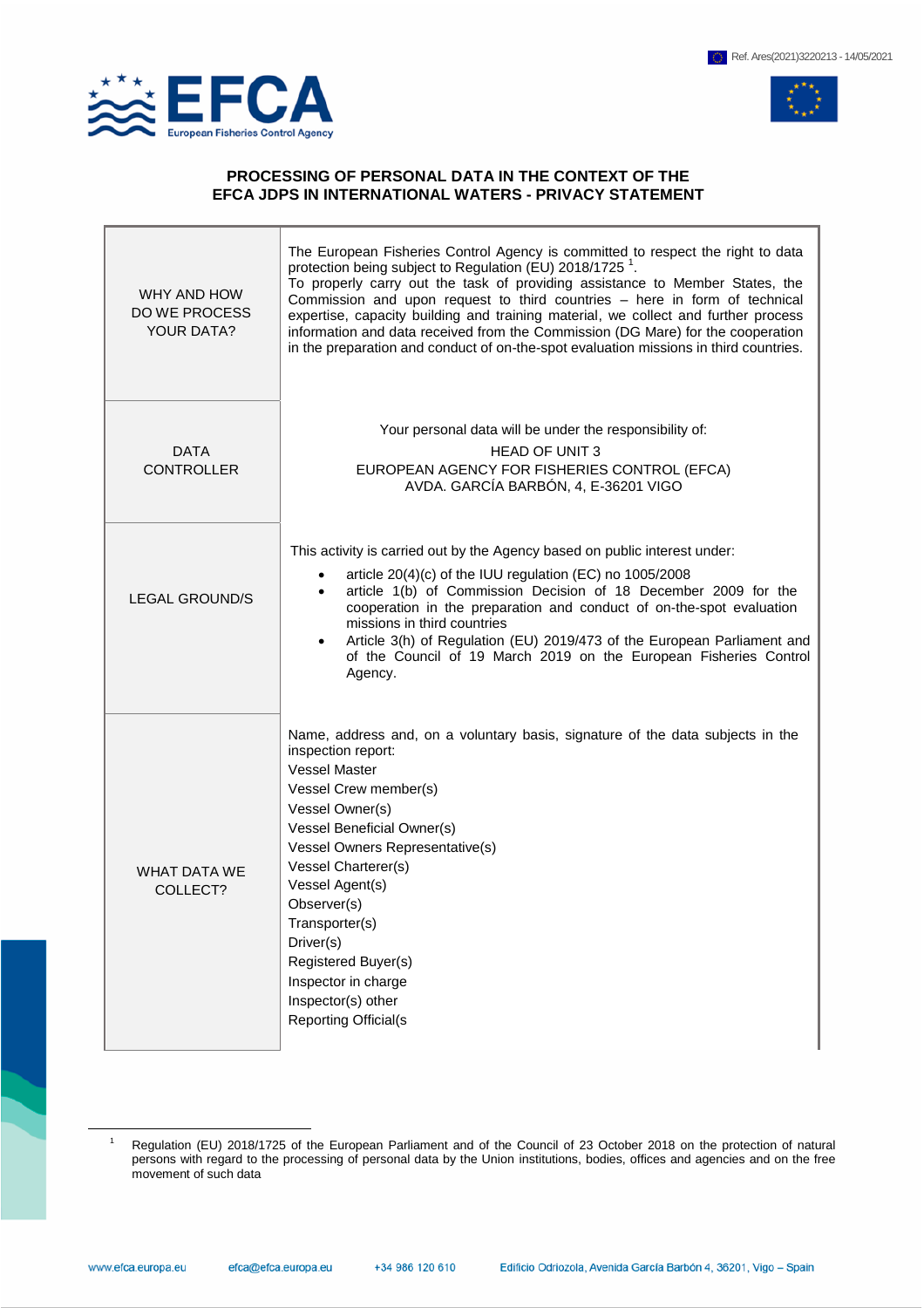| WHO HAS ACCESS<br>TO YOUR DATA?                       | Members of the Steering Group and the Technical Joint Deployment Group of the<br>JDP.<br>MS National Experts in the Fisheries Monitoring Centres.<br>The European Commission (DG MARE competent Unit for the area).<br><b>Executive Secretary of GFCM</b><br>Flag State authorities.<br>Within EFCA, access to personal data is limited to EFCA Data Administrators (FIS<br>information), Coordinators of Control Operations and Head of Sectors involved in<br>the implementation of JDPs (FIS information and paper inspection reports).                                                                                                                                                                                                                                                                                                                                                                                                                                                                                                                                                                                                                                                                                                                                                                                                                                                                                                                                                                                                                                                                                                                                                                                                                                                                                                                                                                                                                                                                                                                                                                                                                                                                                                                                                                                                                                                                                                                                                                                                                                                                                         |
|-------------------------------------------------------|------------------------------------------------------------------------------------------------------------------------------------------------------------------------------------------------------------------------------------------------------------------------------------------------------------------------------------------------------------------------------------------------------------------------------------------------------------------------------------------------------------------------------------------------------------------------------------------------------------------------------------------------------------------------------------------------------------------------------------------------------------------------------------------------------------------------------------------------------------------------------------------------------------------------------------------------------------------------------------------------------------------------------------------------------------------------------------------------------------------------------------------------------------------------------------------------------------------------------------------------------------------------------------------------------------------------------------------------------------------------------------------------------------------------------------------------------------------------------------------------------------------------------------------------------------------------------------------------------------------------------------------------------------------------------------------------------------------------------------------------------------------------------------------------------------------------------------------------------------------------------------------------------------------------------------------------------------------------------------------------------------------------------------------------------------------------------------------------------------------------------------------------------------------------------------------------------------------------------------------------------------------------------------------------------------------------------------------------------------------------------------------------------------------------------------------------------------------------------------------------------------------------------------------------------------------------------------------------------------------------------------|
| HOW DO WE<br>PROTECT YOUR<br>PERSONAL<br>INFORMATION? | A number of technical and organisational measures have been put in place by the<br>Agency. Technical measures include appropriate actions to address online<br>security, risk of data loss, alteration of data or unauthorised access according to<br>the EFCA Information Security Policy. Organisational measures include restricting<br>access to the personal data solely to authorised persons with a legitimate need to<br>know for the purposes of this processing operation.                                                                                                                                                                                                                                                                                                                                                                                                                                                                                                                                                                                                                                                                                                                                                                                                                                                                                                                                                                                                                                                                                                                                                                                                                                                                                                                                                                                                                                                                                                                                                                                                                                                                                                                                                                                                                                                                                                                                                                                                                                                                                                                                               |
| HOW LONG DO WE<br><b>KEEP YOUR DATA?</b>              | 3 years: Data from the inspection reports and VMS data.<br>2 years: Personal data related to ERS on the Member States request.                                                                                                                                                                                                                                                                                                                                                                                                                                                                                                                                                                                                                                                                                                                                                                                                                                                                                                                                                                                                                                                                                                                                                                                                                                                                                                                                                                                                                                                                                                                                                                                                                                                                                                                                                                                                                                                                                                                                                                                                                                                                                                                                                                                                                                                                                                                                                                                                                                                                                                     |
| <b>YOUR RIGHTS</b><br>AS DATA SUBJECT                 | You have the right to access all your personal data, including the supporting<br>documents, and may request them to be updated and rectified, blocked or<br>erased.<br>In relation to any requests, if the data subject requests the Controller orally, by<br>email or by paper to exert his/her rights, the Controller will facilitate the applicant<br>the exercise of the rights, subject to restrictions:<br>EFCA has no influence on the content of the Vessel Monitoring System (VMS)<br>data, or the content of the electronic logbook data (ERS) or the inspection reports<br>which are compiled by the Member State and then provided to EFCA through the<br>EFCA-FIS or on paper. EFCA merely provides the means to receive, process and<br>provide shared access to and/or exchange the relevant data.<br>EFCA does not have the competence for any follow up of alleged infringements<br>made and laid down in an inspection report. This is the responsibility of Coastal<br>Member States and Flag Member States (Title VII, Chapters III and IV of Council<br>Regulation (EC) 1224/2009). The inspection report serves as evidence in court<br>and can therefore not be modified (Articles 76 and 77 R. 1224/2009).<br>Apart from that, EFCA does not "own" the inspection reports information, VMS<br>and ERS data, which is third-party data (of the Member State), and therefore<br>EFCA cannot give access to it without having consulted the third party and having<br>received a positive answer in accordance with Art. 4(4) of Regulation (EC)<br>1049/2001 of the European Parliament and of the Council of 30 May 2001<br>regarding public access to European Parliament, Council and Commission<br>documents.<br>EFCA will ensure that any restrictions to the right of access to the information<br>contained in the inspection report information and VMS and ERS data on the<br>basis of Art. 20(1)(a) and (e) do not exceed what is necessary to achieve the<br>respective objective. In particular, for inspection report information, when<br>consulting the Member State who carried out the inspection as regards access to<br>the relevant inspection report, EFCA will stress the importance of respecting the<br>right of access to personal data of the data subject concerned, to give full effect to<br>Art. 17 of R. 2018/1725.<br>As regards inspection reports, in all cases, the right of access is already granted<br>by providing the master of the fishing vessel and other operators who sign the<br>report with a copy of the inspection report. The report is also signed by the |
|                                                       | inspectors.<br>Restrictions are regulated insofar on EFCA internal rules adopted from EFCA<br>Administrative Board of 22 April 2020 and published the 3/08/2020 on the Official<br>Journal of the European Union L 251/1.                                                                                                                                                                                                                                                                                                                                                                                                                                                                                                                                                                                                                                                                                                                                                                                                                                                                                                                                                                                                                                                                                                                                                                                                                                                                                                                                                                                                                                                                                                                                                                                                                                                                                                                                                                                                                                                                                                                                                                                                                                                                                                                                                                                                                                                                                                                                                                                                          |